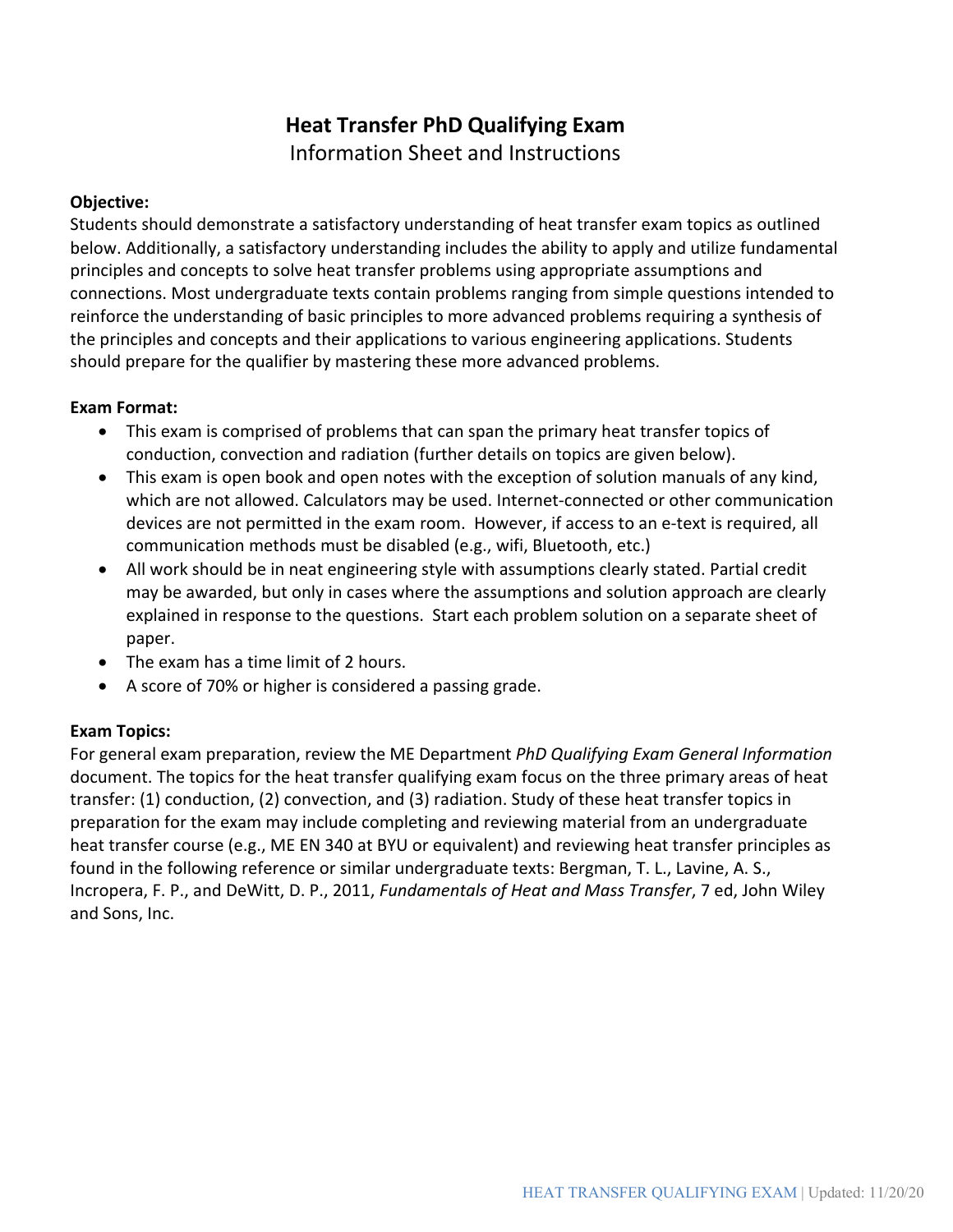The following outline of topics provides additional clarity on the scope of exam topics. Concepts provided here are NOT intended to be exhaustive but represent broad topics in the discipline of heat transfer that the qualifying exam will include.

- 1. *Conservation Principles* Each student can build models of multimode heat transfer processes and systems by applying conservation of mass and energy to a system.
- 2. *Fundamentals of Conduction* Each student can describe the physical mechanisms involved in conduction heat transfer. Each student can use Fourier's law in conjunction with conservation of energy to develop the heat diffusion equation.
- 3. *Conduction Analysis* Each student can utilize solution methods for the heat diffusion equation to analyze 1D, 2D, steady and transient problems, including the use of thermal circuits and analytical and numerical methods.
- 4. *Extended Surfaces* Each student can analyze extended surfaces using the fundamentals of conduction and convection. Each student can use fin efficiency and fin effectiveness to evaluate the performance of a fin or fin array.
- 5. *Fundamentals of Convection* Each student can describe the physical phenomena associated with convection and use non-dimensional parameters to analyze convection heat transfer. Each student can calculate local and global convective heat fluxes using Newton's law of cooling.
- 6. *Convection Analysis* Each student can use empirical correlations to analyze external and internal, forced and free convection problems.
- 7. *Fundamentals of Radiation* Each student can describe the physical mechanisms involved in radiation heat transfer. Each student can model radiative heat transfer processes and include radiative processes when analyzing heat transfer at a surface.
- 8. *Radiative Heat Exchange* Each student can calculate total, hemispherical radiative properties of surfaces from their spectral, directional counterparts and evaluate the radiative heat exchange between diffuse, gray surfaces in enclosures.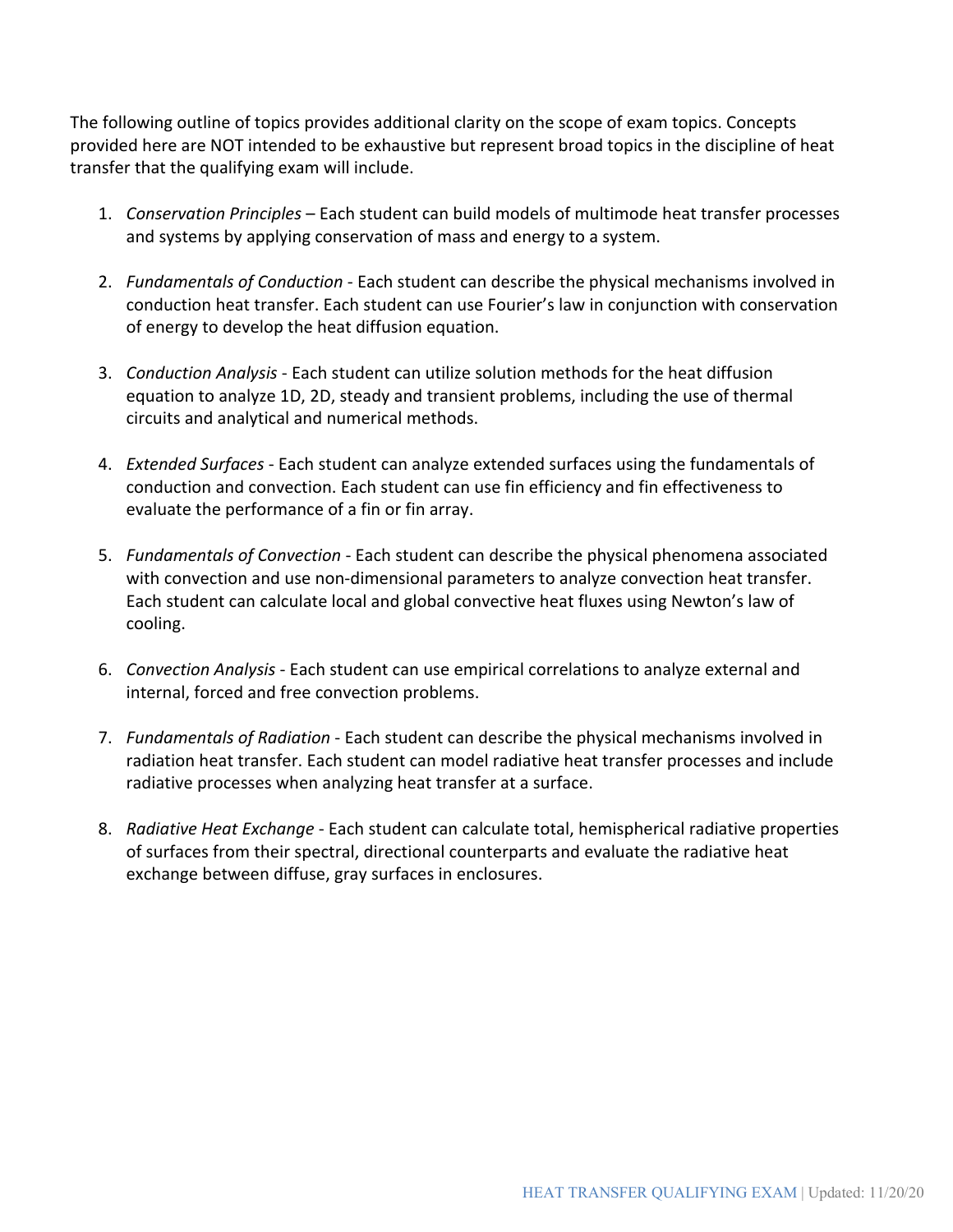## **The following pages provide sample problems that are representative of the type anticipated for the qualifying exam.**

A thin flat plate of length *L*, thickness *t*, and width (into the page) *W* is positioned between two heat sinks in an evacuated chamber as illustrated below. The thermal conductivity of the plate is *k*. Note that *W>>L>>t*.



The heat sinks are maintained at a temperature of  $T_s$ , and the bottom of the plate is well insulated. The upper surface of the plate is exposed to a known, uniform heat flux,  $q''_0$ . Develop a model that may be solved for the steady state temperature profile in the plate, *T(x)*. Clearly state any approximations used to develop the model. Solve the model for the temperature profile and calculate the rate heat is transferred to the heat sinks.

Consider transient heat conduction to a sphere with its outer surface held at an elevated constant temperature. Derive an expression for the ratio of the total energy transferred into the sphere (*Q*) over some time interval *t* to the maximum possible energy transfer (*Qo*) that is valid for *Fo* < 0.2. Express your result in terms of the Fourier number, *Fo*. Identify the limiting value for *Q*/*Qo* as Fourier number approaches 0.2.

Develop an expression for the ratio of the total energy transferred into the sphere (*Q*) over some time interval *t* to the maximum possible energy transfer (*Qo*) that is valid for *Fo* ≥ 0.2. Express your result in terms of the Fourier number, *Fo*. Identify the limiting value for *Q*/*Qo* as Fourier number approaches 0.2.

Would you expect the limiting values of *Q*/*Qo* as Fourier number approaches 0.2 to be similar for the two cases? Why or why not?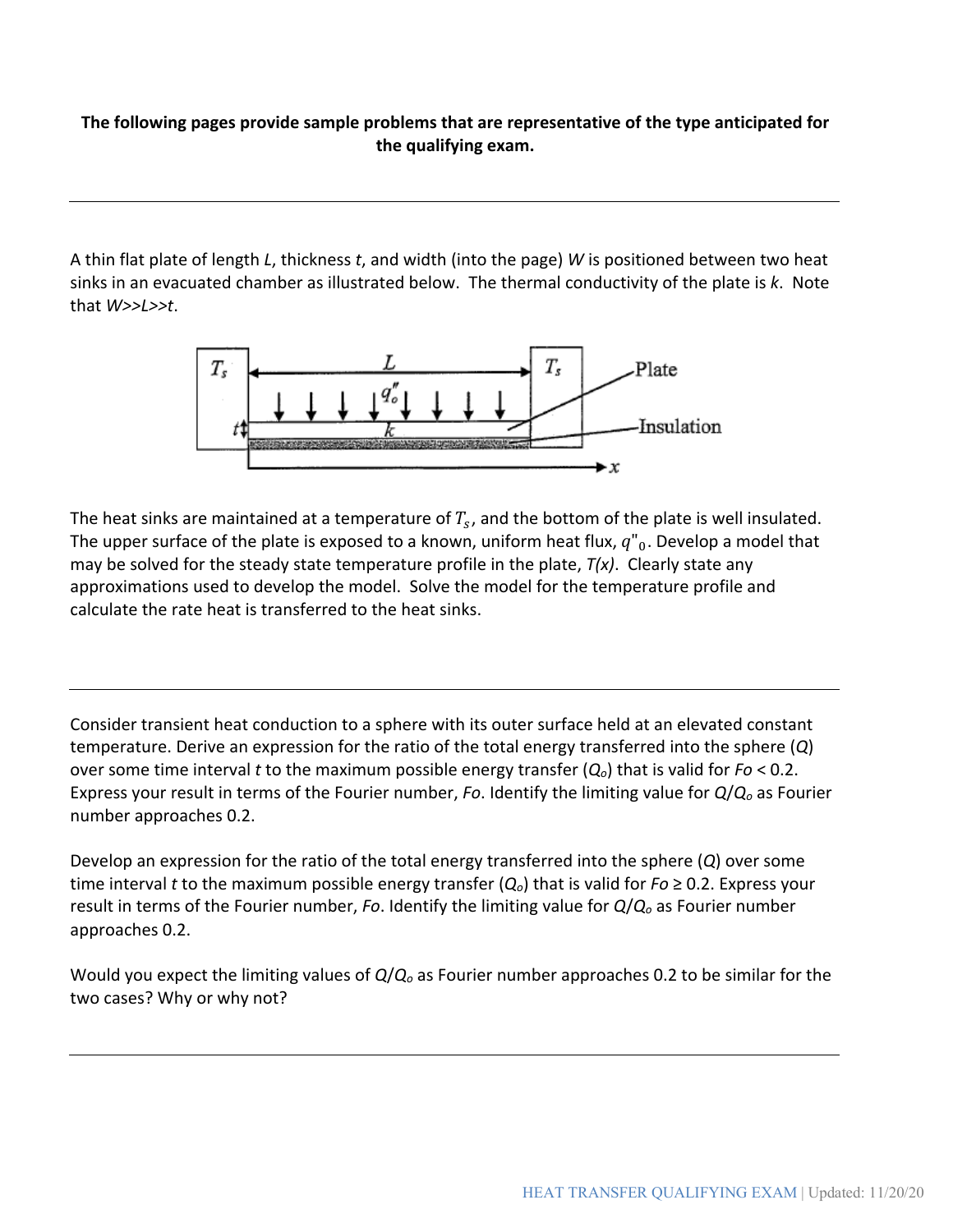A detector is placed 1 m from a 1 mm diameter hole in the side of a 2500 K furnace as illustrated in the figure below.



The output from the detector is an electrical current which is proportional to the absorbed radiation,

 $S = C q_d$ 

Where *S* is output signal in mA, *C* is the constant of proportionality and  $q_d$  is the rate energy is absorbed by the detector in mW. Neglecting radiation from the surroundings, determine the signal output by the detector if *C*=15 mA/mW.

Ethylene glycol is pumped through a pipeline of diameter *D*=0.4 m which runs across a lake *l*=200 m wide. The velocity and inlet temperature of the oil are 2.5 m/s and  $T_i = 50^{\circ}$ C. The temperature of the lake water is  $T_{\infty} = 5^{o}C$ . Evaluate the exit temperature of the oil. State and justify all assumptions.

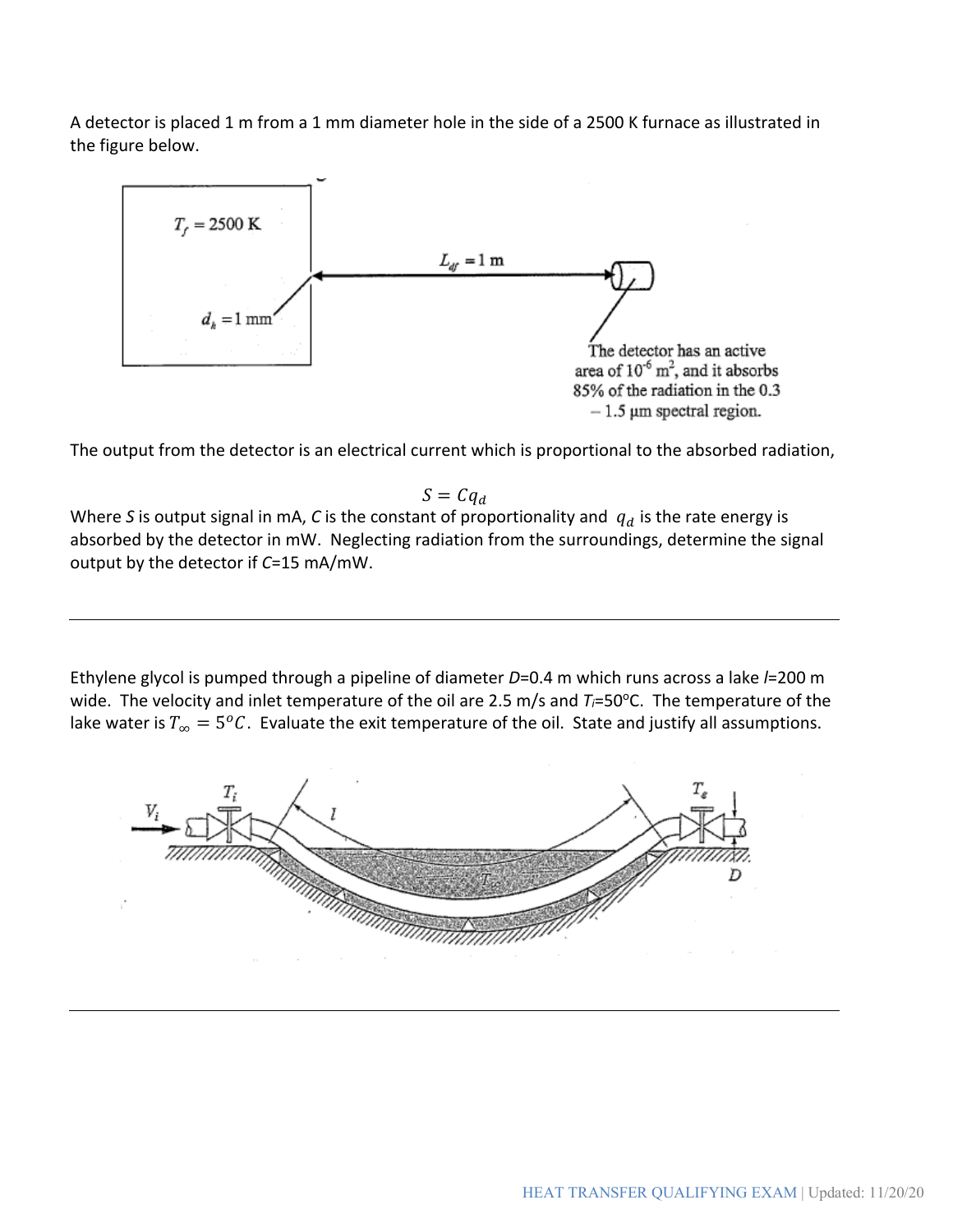An electronic device, which is a disk with a diameter of *d*=25 mm, consumes power at a rate of *P*. As shown in the figure, the device is flush mounted on an aluminum heat sink (*k*=177 W/m-K) that is maintained at a constant temperature of 27 C. The device is also exposed to a convective environment in which  $T_{\infty} = 27$   $C$  and  $h = 10^3 \frac{W}{m^2} - K$ .



A. What is the rate at which the device consumes power, *P*, if the temperature of the device is  $T_d = 75 C$ ?

To allow the device to be operated at a higher power level, a circuit designer suggests attaching a finned heat sink to the top of the device as shown below. The pin fins and the base are made from copper ( $k=400$  W/m-K) and are exposed to the same convective environment ( $T_{\infty} = 27 C$  and  $h =$  $10^3 \frac{W}{m^2} - K$ 



B. If the finned heat sink is included in the design and the device operates at  $T_d = 75 C$ , what is the allowable increase in the power consumption? Would you recommend including the finned heat sink in the design?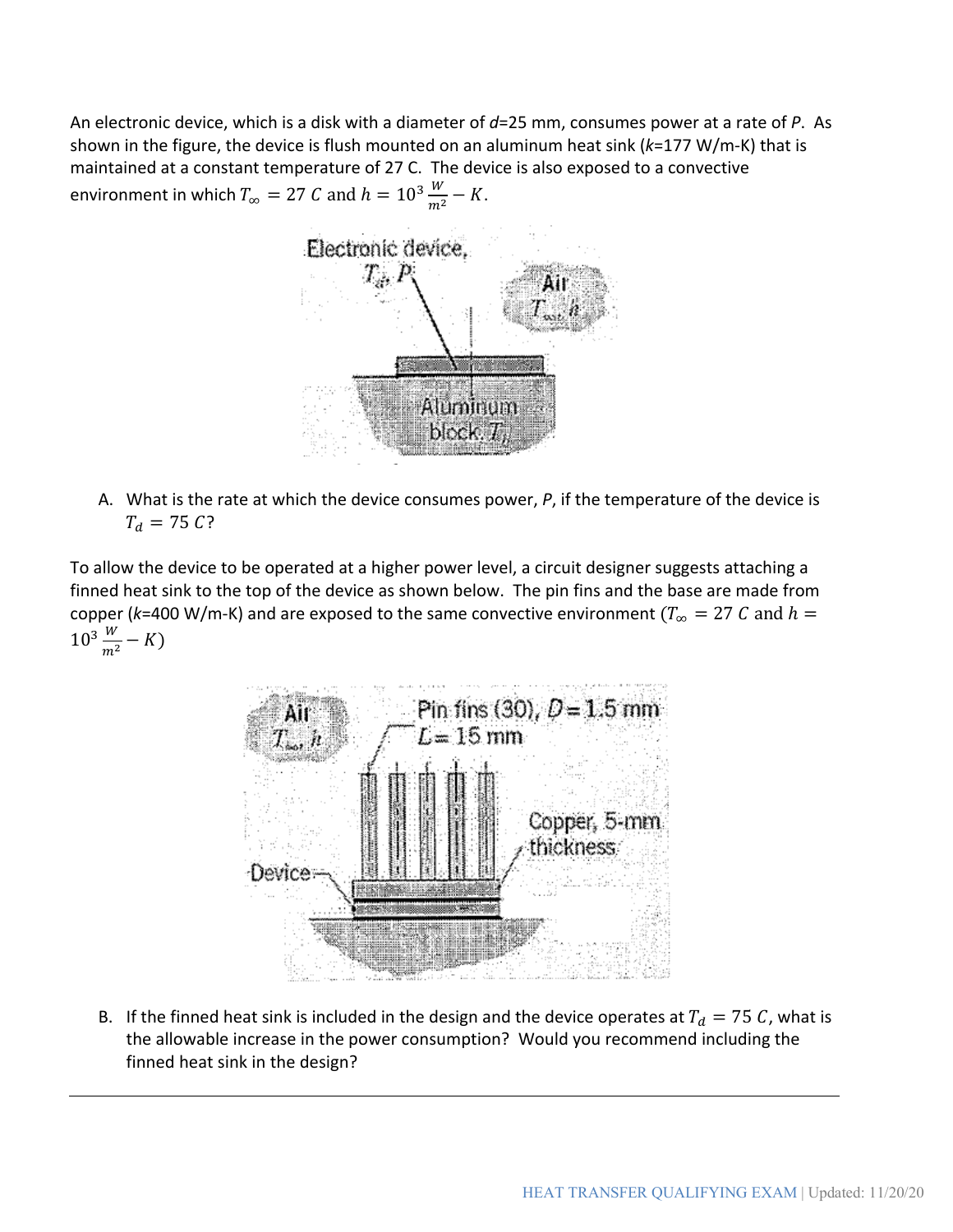Stream at atmospheric pressure is passing through a long heat exchanger tube in an industrial furnace. At the inlet of the tube the stream has a mixed mean temperature of 500 K. The inside diameter of the pipe is 0.1 m and the stream is moving at a speed of 60 m/s. On the outside of the tube products of combustion (assumed to have the same thermophyiscal properties as air at atmospheric pressure) are passing over the tube (normal flow direction as shown below) at a speed of 40 m/s with a temperature that varies approximately linearly from 1100 K at the mid-section of the tube (*x=L/2*) to 750 K at the upstream and downstream ends of the tube (*x=*0 and *x=L*). The outer diameter of the pipe is 0.11 m and the pipe is fabricated from stainless steel (AISI 302). State and justify all assumptions in your analysis.

- A. (70%) What is the mixed-mean steam temperature at a distance of *L=5* m downstream from the inlet?
- B. (20%) At what angular location (measured from the stagnation point) is the external surface temperature on the pipe a minimum and where is it a maximum? Estimate these temperature values at *x*=0, 2.5 m, and 5 m.

*Note: In the above analysis conjugate conduction (heat transport along the length of the pipe through the pipe wall due to conduction) may be neglected.*

C. (10%) Now conduct an engineering analysis regarding the relative magnitude (with respect to the thermal transport in the wall-normal direction) of the conjugate heat transfer in the pipe material and determine whether or not neglecting it is appropriate in this analysis.

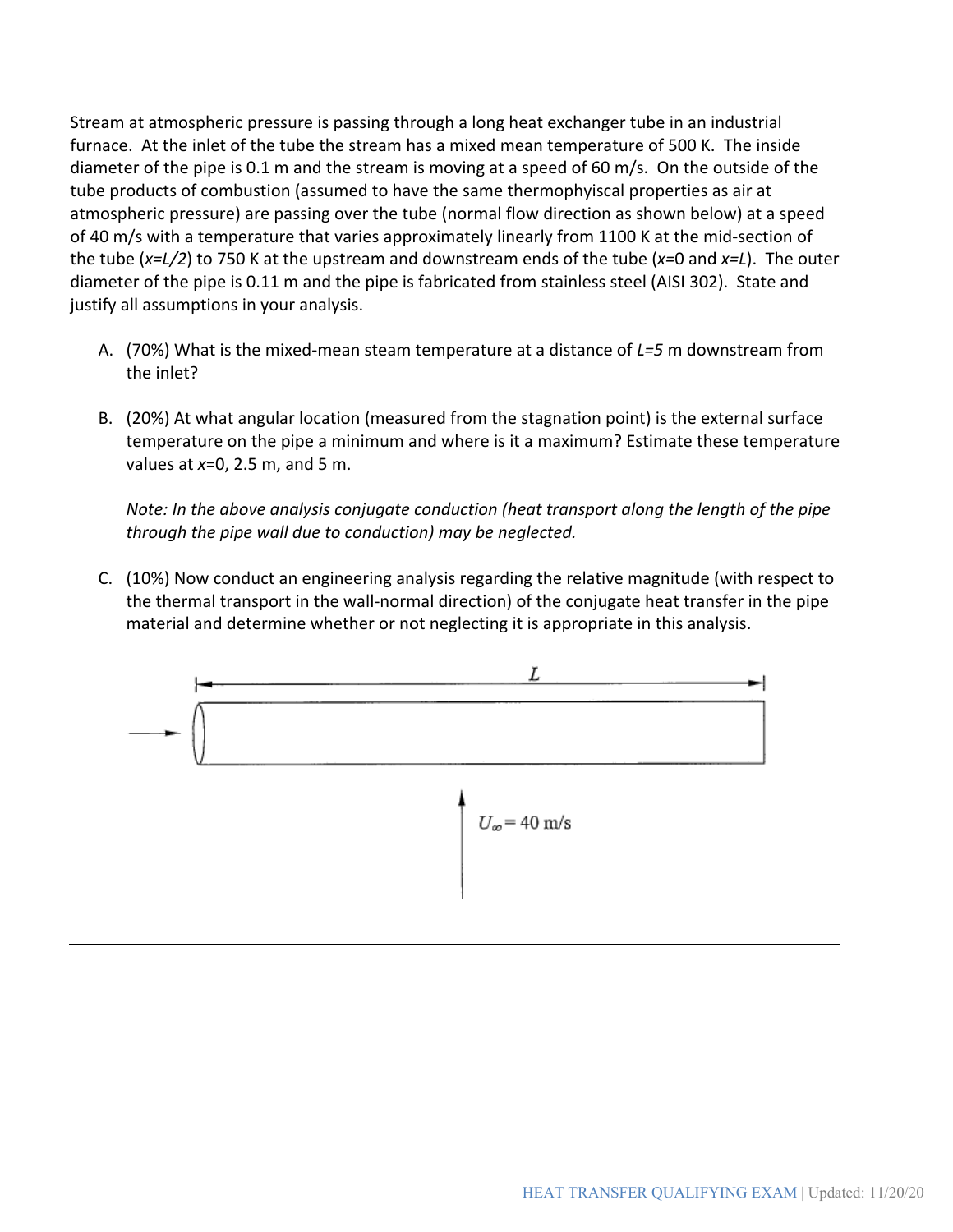Undergraduate Mechanical Engineering students at BYU are building a solar powered airplane. The wing of the plane is covered with solar cells. The cells we are using are 12% efficient at converting the sun's energy into useful electricity. The remaining 88% of the sun's energy can be modeled as energy either reflected from the cells, or absorbed by the cells. The energy absorbed by the solar cells causes them to become hot. The hotter the cells become, the lower their efficiency. We want to maintain the solar cells as cool as possible.

Assume the wing is a flat plant that is 0.35 m long (wing chord) and 4.75 m wide (wing span). Assume the plane is flying at 15 m/s. The solar cells are mounted on the top of the wing. The wing can be modeled as a 0.02 m thick insulating panel. The solar constant has a value of about 1353  $W/m<sup>2</sup>$  outside the earth's atmosphere. On a typical day in Provo, this is reduced to about 800 W/m<sup>2</sup> by the earth's atmosphere.

You will need to make some assumptions about environment and material properties to solve this problem. List your assumptions.

- A. Estimate the equilibrium temperature reached by the solar cells at the worst time of day and under the worst conditions.
- B. Propose methods to lowering this temperature.



The outer surface of a long 5.0-cm-diameter copper (386 W/m $^{\circ}$ C) cylinder is maintained at 200 $^{\circ}$ C when exposed to room air at 20°C with h=3.0 W/m<sup>2</sup>K. The cylinder is wrapped in asbestos insulation (k=0.17 W/m<sup>o</sup>C) to reduce heat transfer from the cylinder. What insulation thickness is required to reduce the heat transfer to ½ of its original value?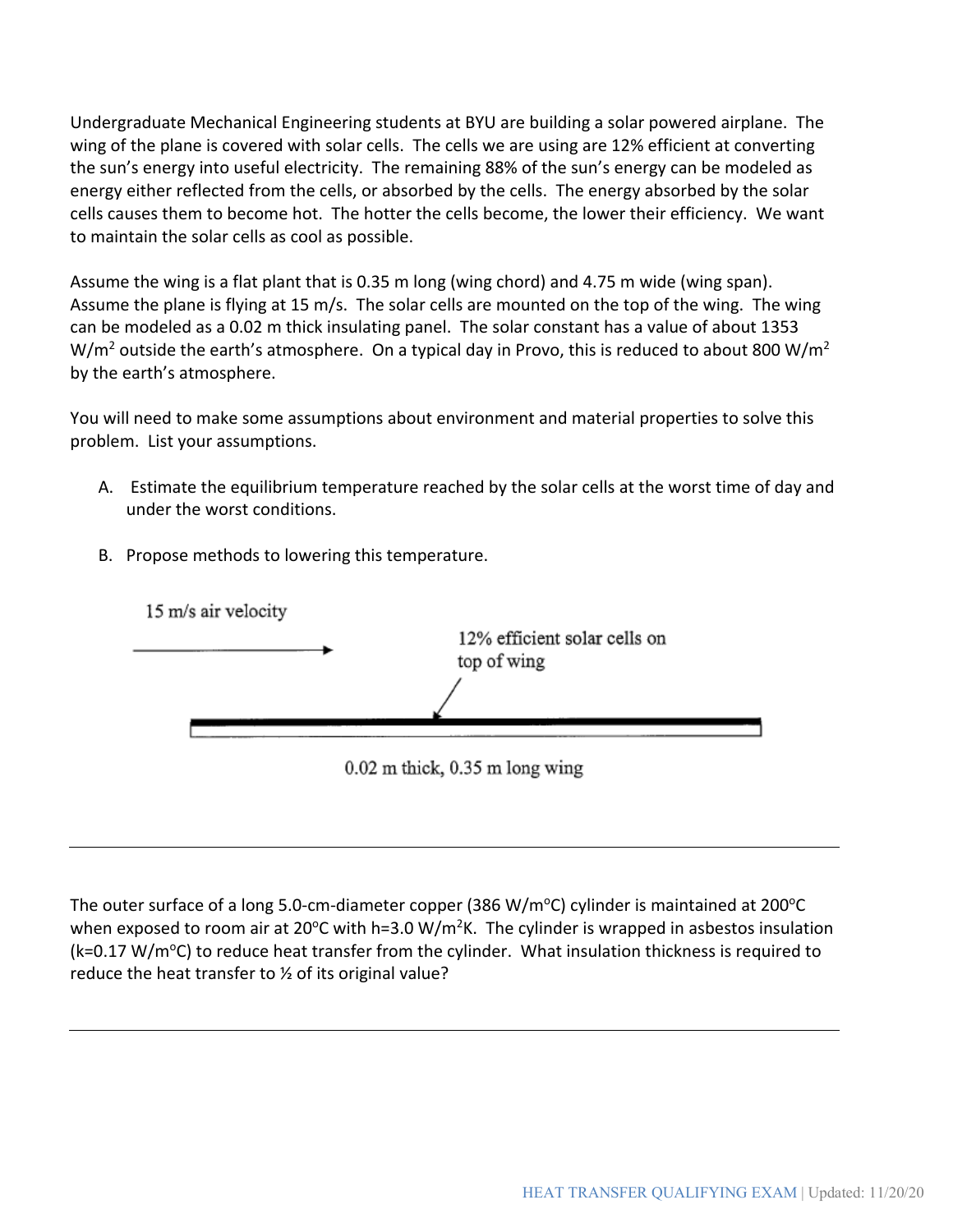A spacecraft is flying 1.75x10<sup>11</sup> m from the sun. A component of the spacecraft consists of an enclosure formed by three long plates of equal width (*L*=1 m) as illustrated below. The outer surface of the plate that is exposed to direct solar radiation is diffuse and it has been given a spectrally selective coating. The inner surface of the exposed plate is diffuse and gray, as are the other plates. These other plates are maintained at a uniform temperature of 275 K. The diameter of the sun is 1.39x10 $9$  m, and the sun emits like a blackbody at 5800 K.



- A. What is the temperature of the plate that is exposed to solar irradiation?
- B. What is the rate, per unit length into the page, at which heat flows through the other plates?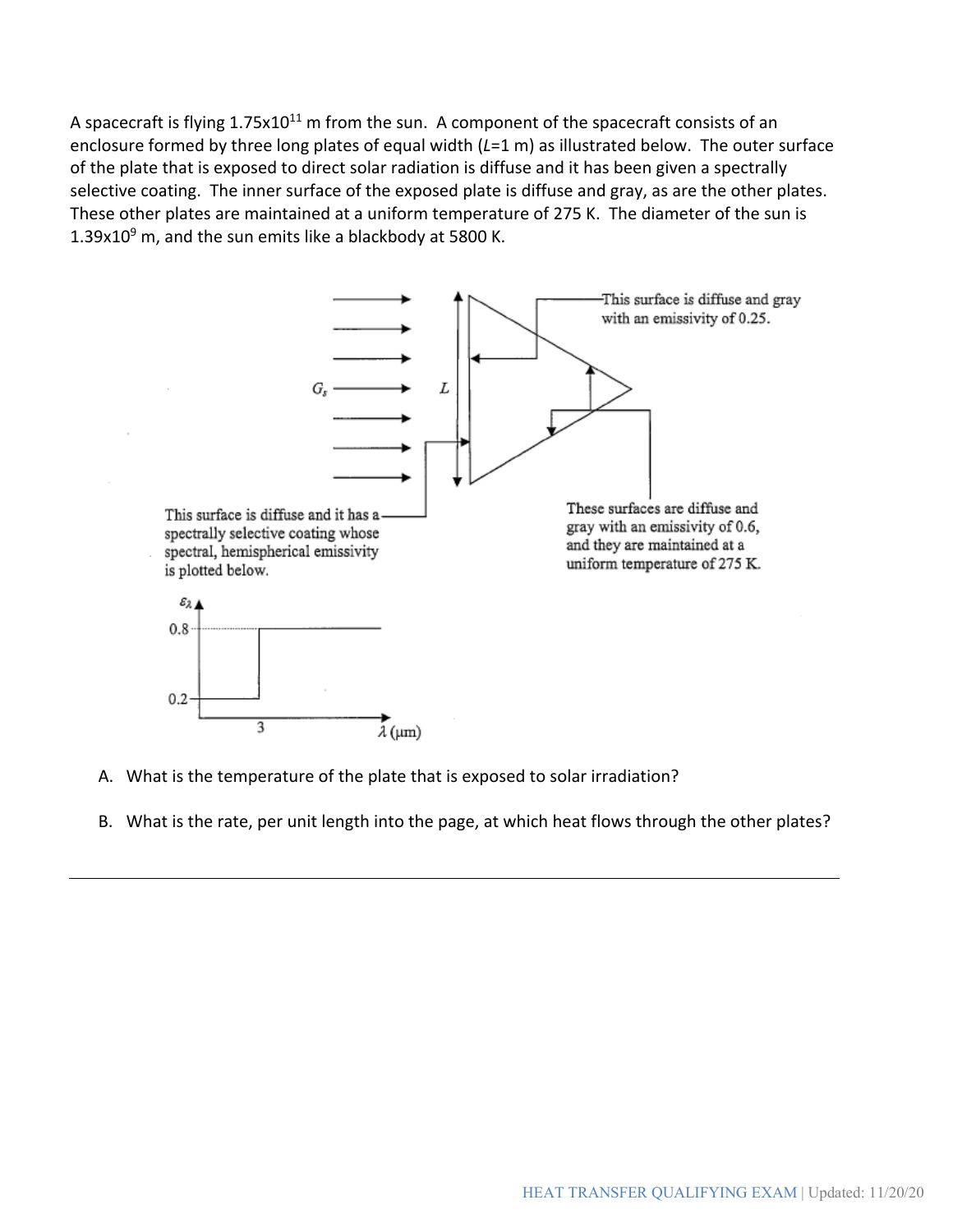The wall of a nuclear reactor is cooled on the inside by convection to water. The temperature of the water is  $T_1$  and the convection heat transfer coefficient from the wall to the water is  $h_1$ . The outside of the reactor wall is insulated. The wall has thickness L and thermal conductivity k. Neutrons leaving the reactor core are absorbed in the reactor wall. This results in energy generation in the wall. The energy generation is not uniform across the wall, but decreases exponentially from the inside of the wall to the outside. The energy generation per unit volume can be describe by the equation:

$$
\dot{q}(x) = \dot{q}_o e^{(-ax)} (W/m^3)
$$

Derive an expression for the maximum temperature in the wall. Sketch the temperature distribution in the wall.



The reactor in the last problem is modified by adding fins to the convective side of the wall. The fins increase the surface area of the wall by a factor of 10. Assume the convective heat transfer coefficient is not affected by the fins. How will the maximum temperature in the wall be affected by the fins? Sketch the old and new temperature distributions in the wall. As much as possible, quantify the difference between the old and new temperature distributions.

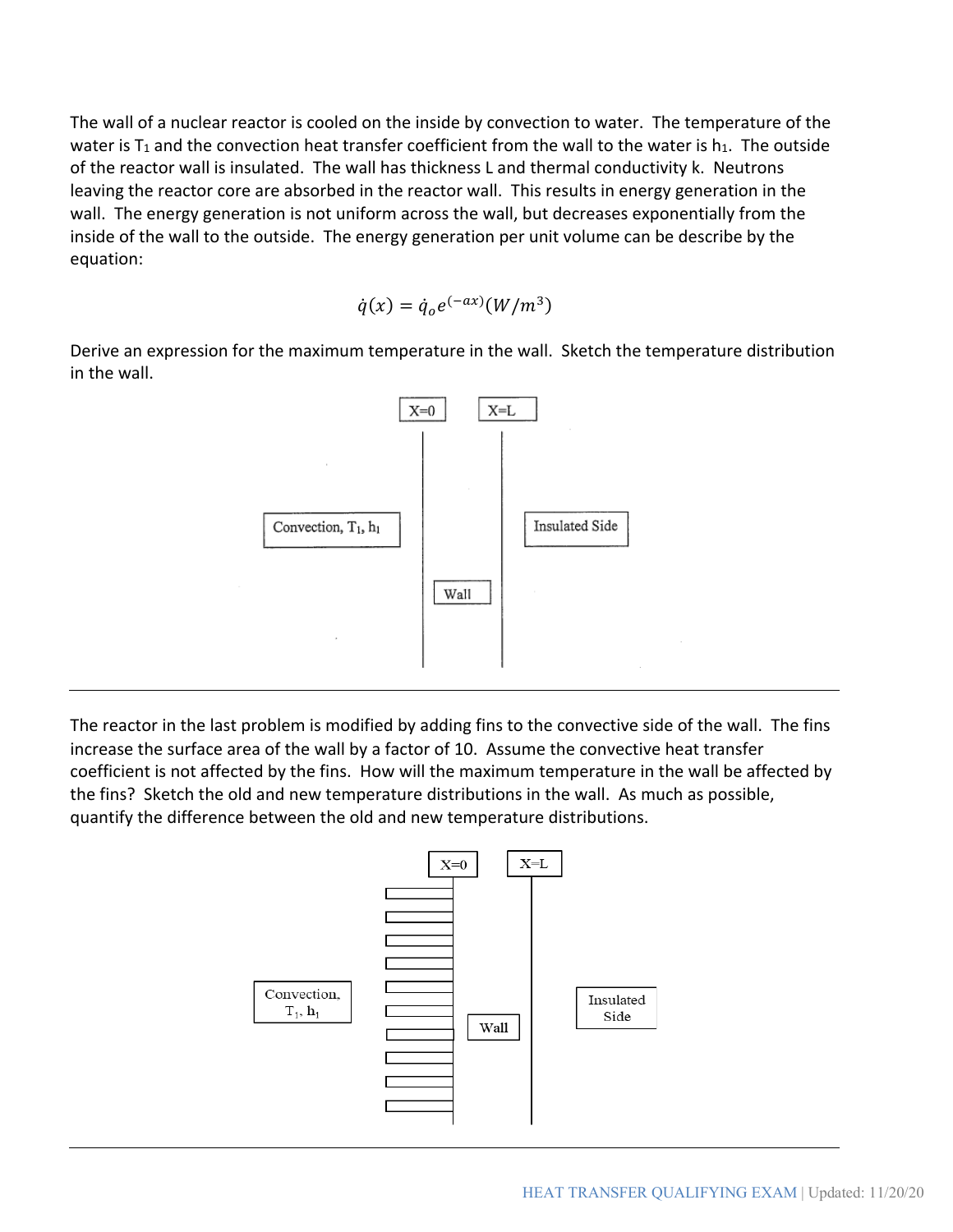A flat surface on an earth orbiting satellite is coated with spectrally selective black nickel. Black nickel is a diffuse emitter, and its spectral emittance may be approximated by

$$
\varepsilon_{\lambda} = \begin{cases} 0.9, \ \lambda < 2\mu \text{m} \\ 0.25, \ \lambda > 2\mu \text{m} \end{cases}
$$

Radiation coming from the earth and from stars other than the sun is negligible. The following data is available.

- The sun radiates like a blackbody at 5777 K.
- The radius of the sun is  $6.96 \times 10^8$  m.
- The distance from the sun to the earth is 1.496 x  $10^{11}$  m.

Calculate the equilibrium temperature of this surface as a function of the angle between its normal and the sun's rays. What is the equilibrium temperature of the surface if it is oriented normal to the sun's rays? What is the equilibrium temperature if the surface is oriented 60° from the sun's rays?

A liquid food product is processed in a continuous flow sterilizer. The liquid enters the sterilizer at a temperature and flow rate of  $T_{\text{m},i,h} = 20 \degree C$ ,  $\dot{m} = 1 \mathrm{kg/s}$ , respectively. A time-at-temperature constraint requires that the product be held at a mean temperature of  $T_m = 90$  °C for 10 s to kill bacteria, while a second constraint is that the local product temperature cannot exceed  $T_{max}$  = 230 °C in order to preserve a pleasing taste. The sterilizer consists of an upstream,  $L_h = 5$  m heating section characterized by a uniform heat flux, an intermediate insulated sterilizing section, and a downstream cooling section of length  $L_c = 10$  m. The cooling section is composed of an insulated tube exposed to a quiescent environment at T $_{\infty}$  = 20 °C. The thin-walled tubing is of diameter D = 40 mm. Food properties are similar to those of liquid water at T = 330K.



- A. What is the heat flux required in the heating section to ensure a maximum mean product temperature of  $T_m = 90 °C$ ?
- B. Determine the location and value of the maximum local product temperature. Is the second constraint satisfied?
- C. Determine the minimum length of the sterilizing section needed to satisfy the time-attemperature constraint.
- D. Sketch the axial distribution of the mean, surface, and centerline temperatures from the inlet of the heating section to the outlet of the cooling section.